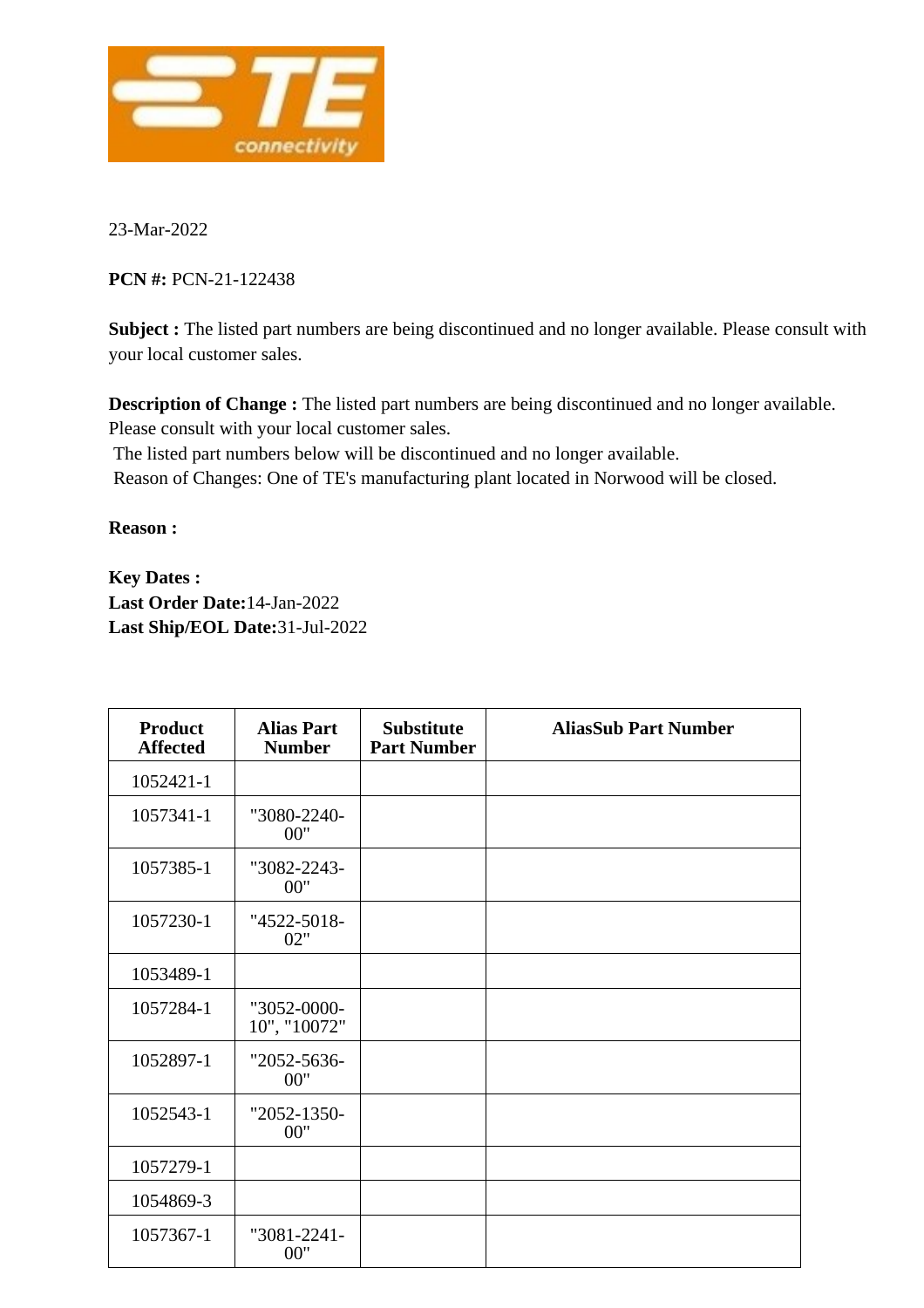| 1052544-1 | "2052-1350-<br>02"   |  |  |
|-----------|----------------------|--|--|
| 1055694-1 | "2380-2240-<br>00"   |  |  |
| 1054868-1 |                      |  |  |
| 1054425-1 |                      |  |  |
| 1053072-1 | "2056-0000-<br>00"   |  |  |
| 1052898-1 | "2052-5636-<br>02"   |  |  |
| 1052451-1 | "2052-0434-<br>00"   |  |  |
| 1053488-1 |                      |  |  |
| 1057140-1 | "3004-7388-<br>10"   |  |  |
| 1053111-1 | "2056-5168-<br>00"   |  |  |
| 1059729-1 | "4584-2240-<br>02"   |  |  |
| 1052902-1 | "2052-5674-<br>02"   |  |  |
| 1052558-1 | "2052-1608-<br>02"   |  |  |
| 1052534-1 | "2052-1300-<br>02"   |  |  |
| 1052577-1 |                      |  |  |
| 1057377-1 | "3082-2240-<br>00"   |  |  |
| 1052566-1 |                      |  |  |
| 1053465-1 | "2070-5068-<br>02"   |  |  |
| 1053635-2 |                      |  |  |
| 1052563-1 | $"2052-1612-$<br>02" |  |  |
| 1052522-1 |                      |  |  |
| 1057381-1 |                      |  |  |
| 1052552-1 | "2052-1352-<br>02"   |  |  |
| 1057343-1 |                      |  |  |
| 1052092-1 |                      |  |  |
| 1053293-1 | "2058-5484-<br>00"   |  |  |
| 1052075-1 |                      |  |  |